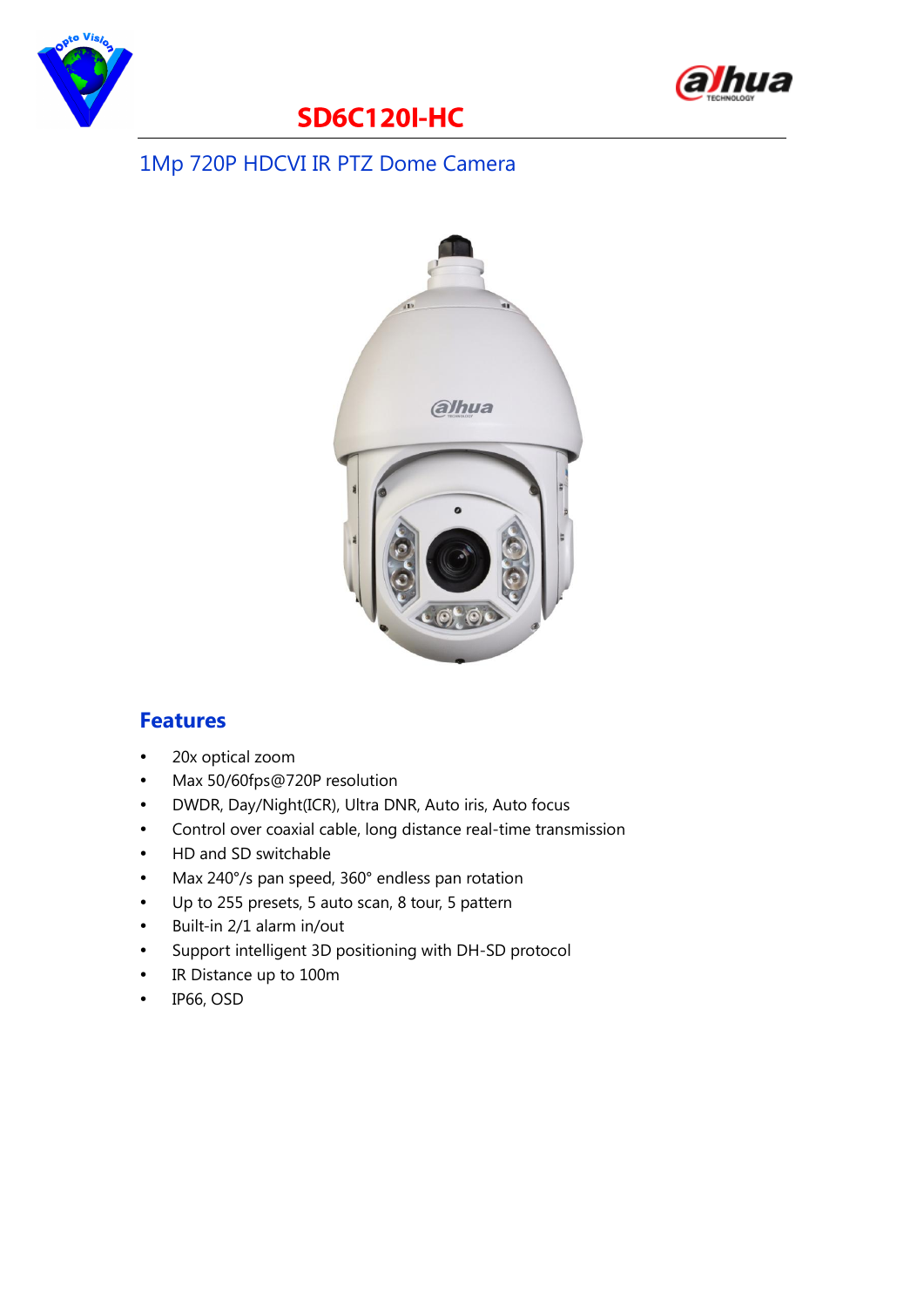

# **SD6C120I-HC**

### **Technical Specifications**

| <b>Model</b>                  | DH-SD6C120I-HC                                                     |
|-------------------------------|--------------------------------------------------------------------|
| Camera                        |                                                                    |
| Image Sensor                  | 1/3" Exmor CMOS                                                    |
| <b>Effective Pixels</b>       | 1280(H) x 960(V)                                                   |
| Scanning System               | Progressive                                                        |
| Electronic Shutter Speed      | $1/1 \sim 1/30,000s$                                               |
| Min. Illumination             | Color: 0.05Lux@F1.4; B/W: 0.005Lux@F1.4; 0Lux (IR on)              |
| S/N Ratio                     | More than 50dB                                                     |
| Resolution                    | 25/30/50/60fps@720P                                                |
| Video Output                  | 1-channel BNC HDCVI high definition video output/ CVBS standard    |
|                               | definition video output (Can switch)                               |
| <b>Camera Features</b>        |                                                                    |
| Day/Night                     | Auto(ICR) / Color / B/W                                            |
| <b>Backlight Compensation</b> | BLC / HLC / DWDR (Digital WDR)                                     |
| White Balance                 | Auto, ATW, Indoor, Outdoor, Manual                                 |
| Gain Control                  | Auto / Manual                                                      |
| Noise Reduction               | 2D/3D                                                              |
| Privacy Masking               | Up to 24 areas                                                     |
| Digital Zoom                  | 16x                                                                |
| Lens                          |                                                                    |
| Focal Length                  | 4.7mm~94mm(20x Optical zoom)                                       |
| Max Aperture                  | $F1.4 \sim F2.6$                                                   |
| Focus Control                 | Auto / Manual                                                      |
| Angle of View                 | H: $54.1^{\circ} \sim 3.2^{\circ}$                                 |
| Close Focus Distance          | 100mm~ 1000mm                                                      |
| <b>PTZ</b>                    |                                                                    |
| Pan/Tilt Range                | Pan: 0° ~ 360° endless; Tilt: -15° ~ 90°, auto flip 180°           |
| Manual Control Speed          | Pan: 0.1° ~160° /s; Tilt: 0.1° ~120° /s                            |
| Preset Speed                  | Pan: 240° /s; Tilt: 200° /s                                        |
| Preset                        | 80(DH-SD), 255(Pelco-P/D)                                          |
| PTZ Mode                      | 5 Pattern, 8 Tour, Auto Pan, Auto Scan                             |
| Speed Setup                   | Human-oriented focal length/ speed adaptation                      |
| Power up Action               | Auto restore to previous PTZ and lens status after power failure   |
| <b>Idle Motion</b>            | Activate Preset/ Scan/ Tour/ Pattern if there is no command in the |
|                               | specified period                                                   |
| Protocol                      | DH-SD, Pelco-P/D (Auto recognition)                                |
| IR Distance                   | 100m (2 near IR LED+ 4 far IR LED)                                 |
| <b>Audio</b>                  |                                                                    |
| Interface                     | 1 channel In                                                       |
| <b>Auxiliary Interface</b>    |                                                                    |